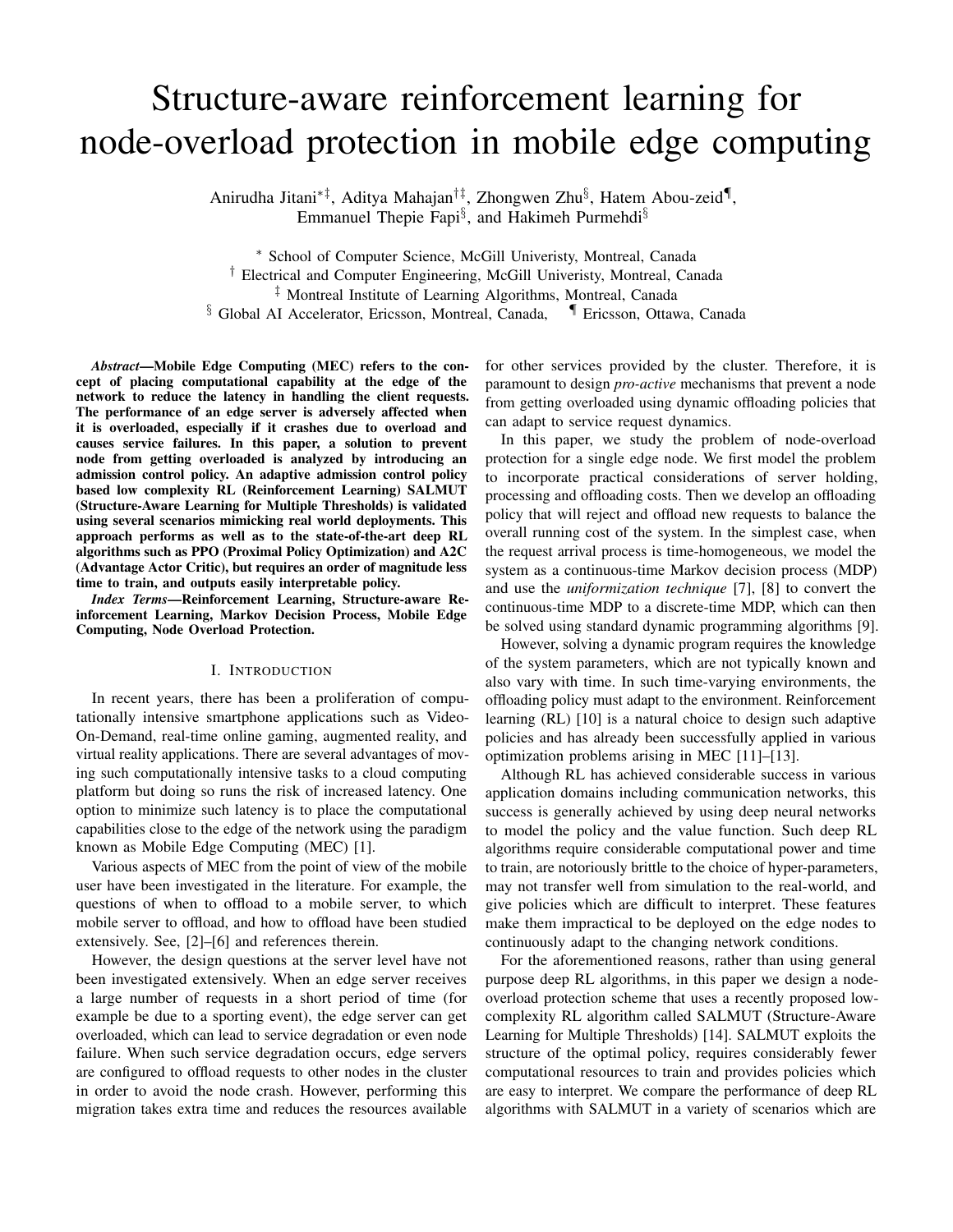motivated by real world deployments. Our experiments show that SALMUT performs as well as the state-of-the-art deep RL algorithms such as PPO [15] and A2C [16] but requires an order of magnitude less time to train and provides policies which are easy to interpret.

The rest of the paper is organized as follows. We present the system model and problem formulation in Sec. II. Then, we present a dynamic programming decomposition for the case of time-homogeneous statistics for the arrival process in Sec. III. Then, we present the structure aware RL algorithm (SALMUT) proposed in [14] for our model in Sec. IV. Finally we conduct a detailed experimental study to compare the performance of SALMUT with other state-of-the-art RL algorithms in Sec. V.

#### II. MODEL AND PROBLEM FORMULATION

## *A. System model*

A simplified mobile edge computing (MEC) system consists of an edge server and several mobile users accessing that server. Mobile users independently generate service requests according to a Poisson process. The rate of requests and the number of users may also change with time. The edge server takes CPU resources to serve each request from mobile users. The request is buffered in a queue before it is served. When a new request comes, the server has the option to offload the request. The mathematical model of the edge server and the mobile users is presented below.

*1) Edge server:* Let  $X_t \in \{0, 1, \ldots, X\}$  denote the number of service requests buffered in the queue, where X denotes the size of the buffer. Let  $L_t \in \{0, 1, \ldots, L\}$  denote the CPU load at the server where L is the capacity of the CPU. We assume that the CPU has  $k$  cores.

We assume that the requests arrive according to a (potentially time-varying) Poisson process with rate  $\lambda$ . If a new request arrives when the buffer is full, the request is offloaded to another server. If a new request arrives when the buffer is not full, the server has the option to either accept or offload the request.

The server can process up to a maximum of  $k$  requests from the head of the queue. Processing each request requires CPU resources for the duration for which the request is being served. The required CPU resources is a random variable  $R \in$  $\{1, \ldots, R\}$  with probability mass function P. The realization of  $R$  is not revealed until the server starts working on the request. The duration of service is exponentially distributed random variable with rate  $\mu$ .

Let  $A = \{0, 1\}$  denote the action set. Here  $A_t = 1$  means that the server decides to offload the request while  $A_t = 0$ means that the server accepts the request.

*2) Traffic model for mobile users:* We consider multiple models for traffic. Let  $N$  denote the total number of users accessing the server.

- Scenario 1: All users generate requests according to the same rate  $\lambda$  and the rate does not change over time.
- Scenario 2: All users generate requests according rate  $\lambda_{M_t}$ , where  $M_t$  is a global state which changes over time.
- Scenario 3: Each user *n* has a state  $M_t^n \in \{1, ..., M\}$ . When the user  $n$  is in state  $m$ , it generates requests according to rate  $\lambda_m$ . The state  $M_t^n$  changes over time.
- Time-varying users: In each of the scenarios above, we can consider the case when the number of users is not fixed and changes over time. We call them Scenario 4, 5, and 6 respectively.

*3) Cost and the optimization framework:* The system incurs three types of a cost:

- a holding cost of  $h$  per unit time when a request is buffered in the queue but is not being served.
- a running cost of  $c(\ell)$  per unit time for running the CPU at a load of  $\ell$ .

• a penalty of  $p(\ell)$  for offloading a packet at CPU load  $\ell$ . We combine all these costs in a cost function

$$
\rho(x,\ell,a) = h[x-k]^+ + c(\ell) + p(\ell)1\{a=1\},\qquad(1)
$$

where  $[x]^{+}$  is a short-hand for  $\max\{x, 0\}$  and  $\mathbb{1}\{\cdot\}$  is the indicator function. Note that to simplify the analysis, we have assumed that the server always serves  $\min\{X_t, k\}$  requests. It is assumed that  $c(\ell)$  and  $c(\ell) + p(\ell)$  are increasing in  $\ell$ .

Whenever a new request arrives, the server uses a memoryless policy  $\pi$ :  $\{0, 1, ..., X\} \times \{0, 1, ..., L\} \rightarrow \{0, 1\}$  to choose an action

$$
A_t = \pi_t(X_t, L_t).
$$

The performance of a policy  $\pi$  starting from initial state  $(x, \ell)$  is given by

$$
V^{\pi}(x,\ell) = \mathbb{E}\bigg[\int_0^{\infty} e^{-\alpha t} \rho(X_t, L_t, A_t) dt \mid X_0 = x, L_0 = \ell\bigg],\tag{2}
$$

where  $\alpha > 0$  is the discount rate and the expectation is with respect to the arrival process, CPU utilization, and service completions.

The objective is to minimize the performance (2) for the different traffic scenarios listed above. We are particularly interested in the setting where the arrival rate and potentially other components of the model such as the resource distribution are not known to the system designer and change during the operation of the system.

#### *B. Solution framework*

When the model parameters  $(\lambda, N, \mu, P, k)$  are known and time-homogeneous, the optimal policy  $\pi$  can be computed using dynamic programming. However, in a real system, these parameters may not be known, so we are interested in developing a reinforcement learning algorithm which can learn the optimal policy based on the observed per-step cost.

In principle, when the model parameters are known, Scenarios 2 and 3 can also be solved using dynamic programming. However, the state of such dynamic programs will include the state  $M_t$  of the system (for Scenario 2) or the states  $(M_t^n)_{n=1}^N$ of all users (for Scenario 3). Typically, these states change at a slow time-scale. So, we will consider reinforcement learning algorithms which do not explicitly keep track of the states of the user and check if the algorithm can adapt quickly whenever the arrival rates change.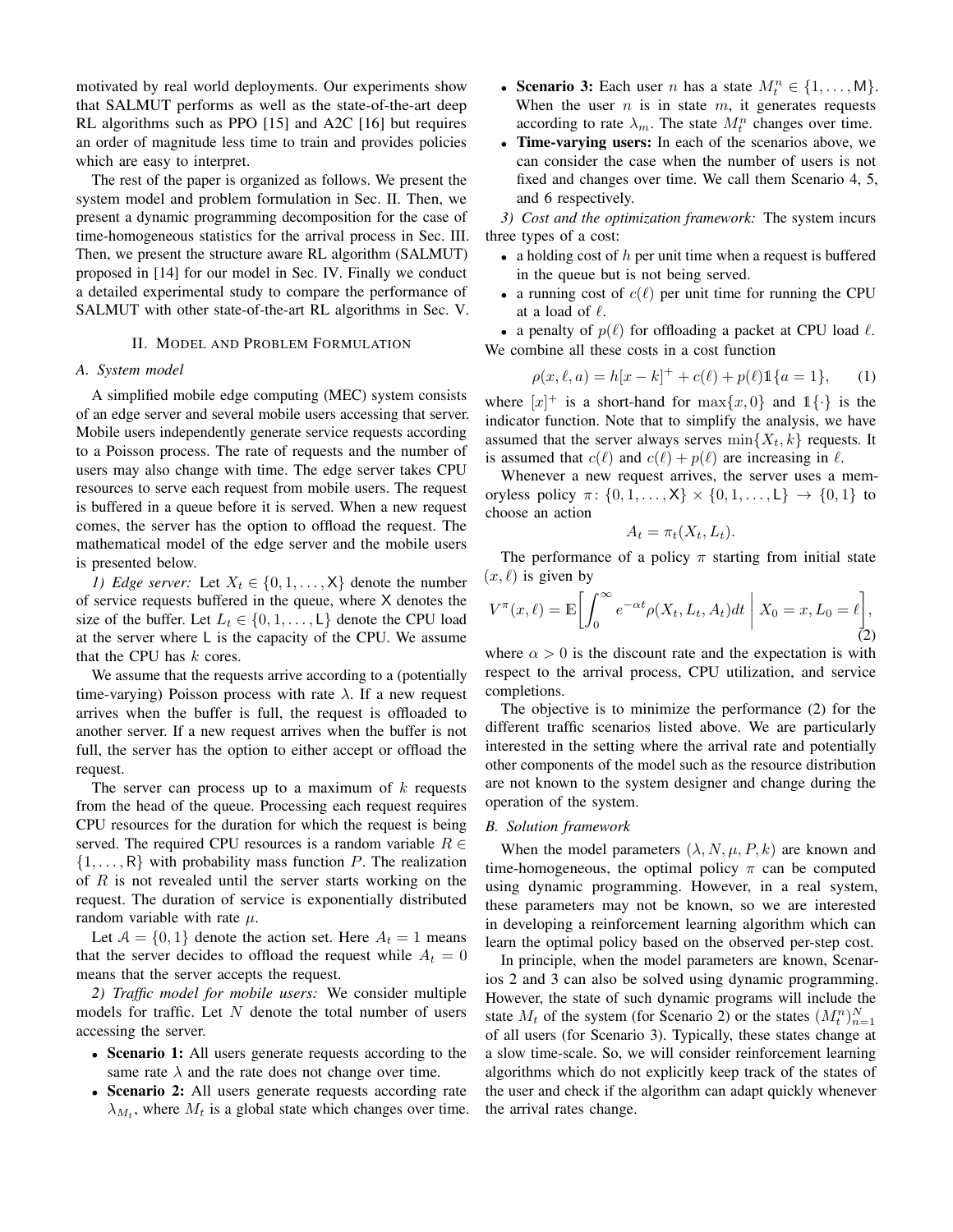## III. DYNAMIC PROGRAMMING TO IDENTIFY OPTIMAL ADMISSION CONTROL POLICY

When the arrival process is time-homogeneous, the process  $\{X_t, L_t\}_{t>0}$  is a finite-state continuous-time Markov decision process (MDP) controlled through  $\{A_t\}_{t>0}$ . To specify the controlled transition probability of this MDP, we consider the following two cases.

First, if there is a new arrival at time  $t$ , then

$$
\mathbb{P}(X_t = x', L_t = \ell' | X_{t^-} = x, L_{t^-} = \ell, A_t = a)
$$
  
= 
$$
\begin{cases} P(\ell' - \ell), & \text{if } x' = x + 1 \text{ and } a = 0\\ 1, & \text{if } x' = x, \ell' = \ell, \text{ and } a = 1\\ 0, & \text{otherwise.} \end{cases}
$$
 (3)

We denote this transition function by  $q_+(x', \ell'|x, \ell, a)$ . Note that the first term  $P(\ell' - \ell)$  denotes the probability that the accepted request required  $(\ell' - \ell)$  CPU resources.

Second, if there is a departure at time  $t$ ,

$$
\mathbb{P}(X_t = x', L_t = \ell' \mid X_{t^-} = x, L_{t^-} = \ell) \n= \begin{cases} P(\ell - \ell'), & \text{if } x' = [x - 1]^+ \\ 0, & \text{otherwise.} \end{cases} (4)
$$

We denote this transition function by  $q_-(x', \ell'|x, \ell)$ . Note that there is no decision to be taken at the completion of a request, so the above transition does not depend on the action. In general, the reduction in CPU utilization will correspond to the resources requested by the request whose service was completed. However, keeping track of those resources would mean that we would need to expand the state and include  $(R_1, \ldots, R_k)$  as part of the state, where  $R_i$  denotes the resources required by the request which is being processed by CPU i. In order to avoid such an increase in state dimension, we assume that when a request is completed, CPU utilization reduces by amount  $\ell - \ell'$  with probability  $P(\ell - \ell')$ .

We combine (3) and (4) into a single controlled transition probability function from state  $(x, \ell)$  to state  $(x', \ell')$  given by

$$
p(x', \ell' \mid x, \ell, a) = \frac{\lambda}{\lambda + \min\{x, k\} \mu} q_+(x', \ell' \mid x, \ell, a) + \frac{\min\{x, k\} \mu}{\lambda + \min\{x, k\} \mu} q_-(x', \ell' \mid x, \ell). \tag{5}
$$

Let  $\nu = \lambda + k\mu$  denote the uniform upper bound on the transition rate at the states. Then, using the *uniformization technique* [7], [8], we can convert the above continuous time discounted cost MDP into a discrete time discounted cost MDP with discount factor  $\beta = \nu/(\alpha + \nu)$ , transition probability matrix  $p(x', \ell'|x, \ell, a)$  and per-step cost

$$
\bar{\rho}(x,\ell,a) = \frac{1}{\alpha + \nu} \rho(x,\ell,a)
$$

Therefore, we have the following.

Theorem 1 *Consider the following dynamic program*

$$
V(x,\ell) = \min\{Q(x,\ell,0), Q(x,\ell,1)\}\tag{6}
$$

*where*

$$
Q(x,\ell,0) = \frac{1}{\alpha + \nu} \left[ h[x-k]^+ + c(\ell) \right]
$$
  
+  $\beta \left[ \frac{\lambda}{\lambda + \min\{x,k\} \mu} \sum_{r=1}^R P(r)V([x+1]_X, [\ell+r]_L) + \frac{\min\{x,k\} \mu}{\lambda + \min\{x,k\} \mu} \sum_{r=1}^R P(r)V([x-1]^+, [\ell-r]^+) \right]$ 

*and*

$$
Q(x,\ell,1) = \frac{1}{\alpha + \nu} \left[ h[x-k]^+ + c(\ell) + p(\ell) \right]
$$

$$
+ \beta \frac{\min\{x,k\}\mu}{\lambda + \min\{x,k\}\mu} \sum_{r=1}^R P(r)V([x-1]^+, [\ell-r]^+)
$$

*where*  $[x]_B$  *denotes* min $\{x, B\}$ *.* 

*Let*  $\pi(x, \ell) \in A$  *denote the argmin the right hand side of* (6). *Then, the time-homogeneous policy*  $\pi(x, \ell)$  *is optimal for the original continuous-time optimization problem.*

PROOF The equivalence between the continuous and discrete time MDPs follows from the uniformization technique [7], [8]. The optimality of the time-homogeneous policy  $\pi$  follows from the standard results for MDPs [9].

Thus, for all practical purposes, the decision maker has to solve a discrete-time MDP, where he has to take decisions at the instances when a new request arrives. In the sequel, we will ignore the  $1/(\alpha + \nu)$  term in front of the per-step cost and assume that it has been absorbed in the constant  $h$ , and the functions  $c(\cdot)$ ,  $p(\cdot)$ .

When the system parameters are known, the above dynamic program can be solved using standard techniques such as value iteration, policy iteration, or linear programming. However, in practice, the system parameters may slowly change over time. Therefore, instead of pursuing a planning solution, we consider reinforcement learning solutions which can adapt to time-varying environments.

#### IV. STRUCTURE-AWARE REINFORCEMENT LEARNING

Although, in principle, the optimal admission control problem formulated above can be solved using deep RL algorithms, such algorithms require significant computational resources to train, are brittle to the choice of hyperparameters, and generate policies which are difficult to interpret. For these reasons, we investigate an alternate class of RL algorithms which circumvents these limitations.

# *A. Structure of the optimal policy*

We first establish basic monotonicity properties of the value function and the optimal policy.

Proposition 1 *The value function satisfies the following:*

- *For a fixed queue length* x*, the value function is weakly*  $increasing$  *in the CPU utilization*  $\ell$ *.*
- For  $k = 1$  and a fixed CPU utilization  $\ell$ , the value function *is weakly increasing in the queue length* x*.*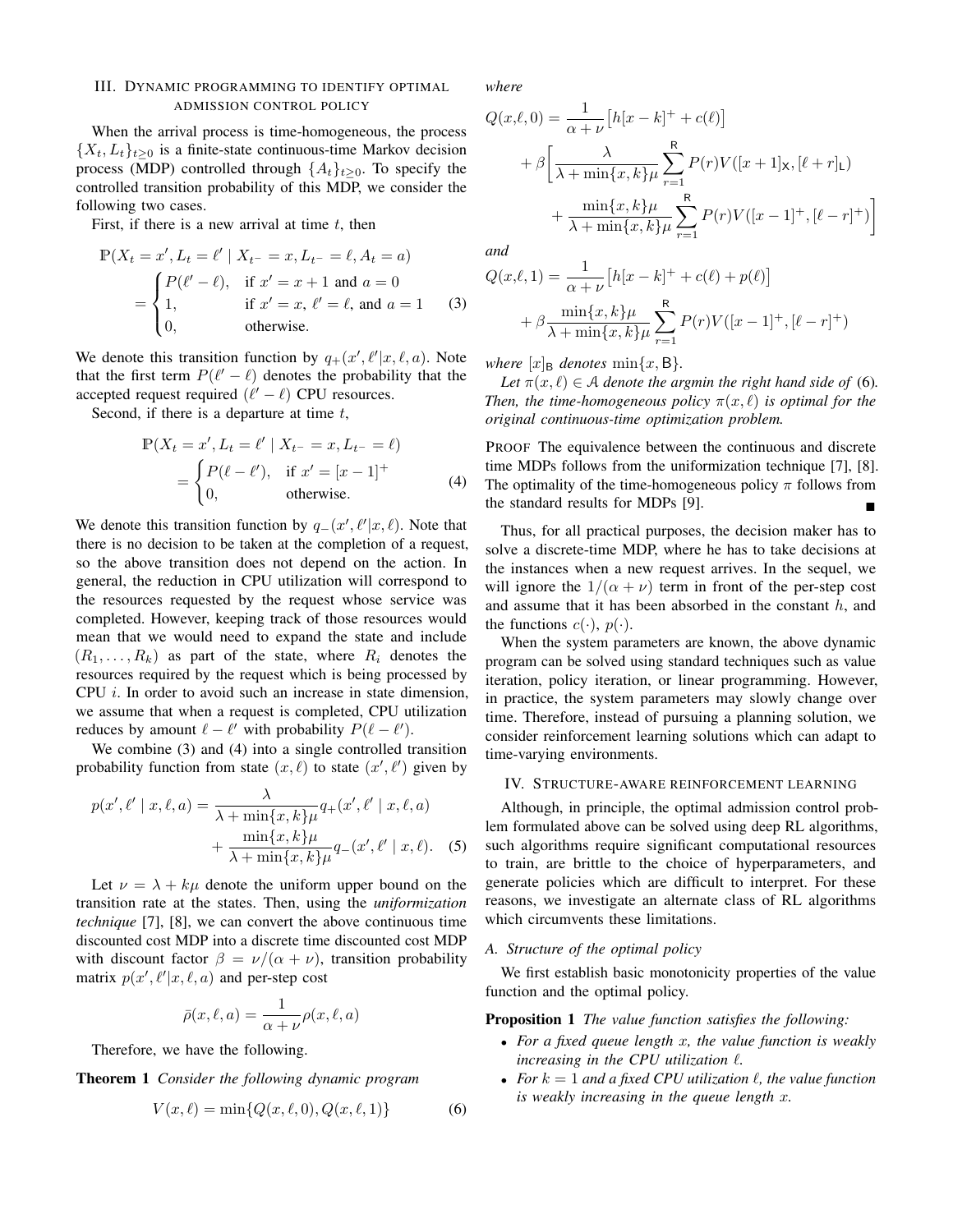Proposition 2 *The optimal policy* π *satisfies the following:*

- *For a fixed queue length* x*, if it is optimal to reject a request at CPU utilization* `*, then it is optimal to reject a request at all CPU utilizations*  $\ell' > \ell$ .
- For  $k = 1$  and for a fixed CPU utilization  $\ell$ , if it is *optimal to reject a request at queue length*  $x \geq k$ *, then it is optimal to reject a request at all queue lengths*  $x' > x$ *.*

Both results follow from standard monotonicity arguments for MDPs [9]. The details are omitted due to limited space.

Remark 1 We are able to establish monotonicity in the queue length in Proposition 1 under the restriction that  $k = 1$ . Since Proposition 2 depends on Proposition 1, a similar restriction applies in that case as well. When  $k > 1$ , we are unable to use the standard monotonicity arguments of [9] because for a fixed  $\ell$ , the transition matrix p is *not* stochastically monotone in x. However, simulations suggest that both Propositions 1 and 2 continue to hold for  $k > 1$ . So, we believe that the restriction  $k = 1$  is a limitation of our proof technique and conjecture that the result will hold in general as well.

# *B. The SALMUT algorithm*

Proposition 2 shows that the optimal policy can be represented by a threshold vector  $\tau = (\tau(x))_{x=0}^{\mathsf{X}}$ , where  $\tau(x) \in$  $\{0, \ldots, L\}$  is the smallest value of the CPU utilization such that it is optimal to accept the packet for CPU utilization less than or equal to  $\tau(x)$  and reject it for utilization greater than  $\tau(x)$ . Furthermore, (for  $k = 1$  and also for general k as per the conjecture in Remark 1), the thresholds  $\tau(x)$  are decreasing in x.

The SALMUT algorithm was proposed in [14] to exploit a similar structure in admission control for multi-class queues. It was proposed for the average cost setting but, as explained below, it generalizes to the discounted cost setting as well.

A threshold-based policy  $\pi_{\tau}$  is a parameterized policy with the parameters  $(\tau(x))_{x=0}^{\mathsf{X}}$  taking values in  $\{0,\ldots,L\}^{\mathsf{X}+1}$ . The key idea behind SALMUT is that, instead of deterministic threshold-based policies, we consider a random policy parameterized with parameters taking value in the compact set  $[0, L]^{X+1}$ . Then, for any state  $(x, \ell)$ , the randomized policy  $\pi_{\tau}$  chooses action  $a = 0$  with probability  $f(\tau(x), \ell)$  and chooses action  $a = 1$  with probability  $1 - f(\tau(x), \ell)$ , where  $f(\tau(x), \ell)$  is any continuous decreasing function w.r.t  $\ell$ , which is differentiable in its first argument, e.g., the sigmoid function

$$
f(\tau(x), \ell) = \frac{\exp((\tau(x) - \ell)/T)}{1 + \exp((\tau(x) - \ell)/T)},
$$
 (7)

where  $T > 0$  is a hyper-parameter (often called "temperature"). Let  $p^{(\tau)}(x', \ell'|x, \ell)$  denote the transition probability matrix under policy  $\pi_{\tau}$ , i.e.,

$$
p^{(\tau)}(x',\ell'|x,\ell) = f(\tau(x),\ell)p(x',\ell'|x,\ell,0) + (1 - f(\tau(x),\ell))p(x',\ell'|x,\ell,1).
$$
 (8)

Since  $\nabla p^{(\tau)}(x', \ell'|x, \ell) = \nabla f(\tau(x), \ell)[p(x', \ell'|x, \ell, 0)$  $p(x', \ell'|x, \ell, 1)]$ , where the gradients are with respect to  $\tau$ , an unbiased estimator of  $\nabla p^{(\tau)}(\cdot | x, \ell)$  is given by

$$
(-1)^{a} \nabla f(x, \tau(\ell)), \quad \text{where } a \sim \pi_{\tau}(\cdot | x, \ell). \tag{9}
$$

Fix an initial state  $(x_0, \ell_0)$  and let  $J(\tau)$  denote the performance of policy  $\pi_{\tau}$  when starting from the initial state  $(x_0, \ell_0)$ . Now, from the policy gradient theorem [10], we know that

$$
\nabla J(\tau) = \sum_{x=0}^{X} \sum_{\ell=0}^{L} \mu(x,\ell) \nabla Q(x,\ell;\tau)
$$

where  $\mu(x, \ell)$  is the occupancy measure on the states starting from the initial state  $(x_0, \ell_0)$  and

$$
\nabla Q(x,\ell;\tau) = \sum_{x'=0}^{X} \sum_{\ell'=0}^{L} \nabla p^{(\tau)}(x',\ell'|x,\ell)
$$

$$
\sum_{a \in \mathcal{A}} \pi_{\tau}(a|x,\ell) Q(x,\ell,a).
$$

Therefore, an unbiased estimator of  $\nabla J(\tau)$  is given by

 $\nabla p^{(\tau)}(x', \ell'|x, \ell) Q(x, \ell, a),$  where  $a \sim \pi_{\tau}(\cdot | x, \ell)$ . (10)

Combining (9) with (10), we get that

$$
(-1)^{a}\nabla f(\tau(x),\ell)\big[\bar{\rho}(x,\ell,a)+\beta V(x',\ell')\big],\qquad(11)
$$

where  $a \sim \pi_{\tau}(\cdot | x, \ell)$  is an unbiased estimator of  $\nabla J(\tau)$ .

Thus, we can use the standard two time-scale Actor-Critic algorithm [10] to simultaneously learn the policy parameters  $\tau$  and the action-value function Q as follows. We start with an initial guess  $Q_0$  and  $\tau_0$  for the action-value function and the optimal policy. Then, we update the action-value function using temporal difference learning:

$$
Q_{n+1}(x,\ell,a) = Q_n(x,\ell,a) + b_n^1 [\bar{\rho}(x,\ell,a) + \beta \min_{a' \in A} Q_n(x',\ell',a') - Q_n(x,\ell,a)], \quad (12)
$$

and update the policy parameters using stochastic gradient descent while using (11) as the unbiased estimator of  $\nabla J(\tau)$ :

$$
\tau_{n+1}(x) = \text{Proj}\big[\tau_n(x) + b_n^2(-1)^a \nabla f(\tau(x), \ell)\big[\bar{\rho}(x, \ell, a) + \beta \min_{a' \in \mathcal{A}} Q(x', \ell', a')\big]\big], \quad (13)
$$

where Proj is a projection operator which clips the values to the interval [0, L] and  $\{b_n^1\}_{n\geq 0}$  and  $\{b_n^2\}_{n\geq 0}$  are learning rates which satisfy the standard conditions on two time-scale learning:  $\sum_n b_n^k = \infty$ ,  $\sum_n (b_n^k)^2 < \infty$ ,  $k \in \{1, 2\}$ , and  $\lim_{n\to\infty} b_n^2/\tilde{b}_n^1 = 0.$ 

Note that the update of  $\tau(x)$  only changes the value of the threshold at the current queue length  $x$  which might give a threshold vector  $\tau$  which is not monotone decreasing. So, we also update the values of other components of  $\tau$  to make it monotone decreasing as follows:

$$
\tau_{n+1}(y) = \begin{cases} \max\{\tau_{n+1}(x), \tau_{n+1}(y)\}, & \text{if } y \le x \\ \min\{\tau_{n+1}(x), \tau_{n+1}(y)\}, & \text{if } y \ge x \end{cases}
$$
(14)

where  $x$  is the queue state at the current time.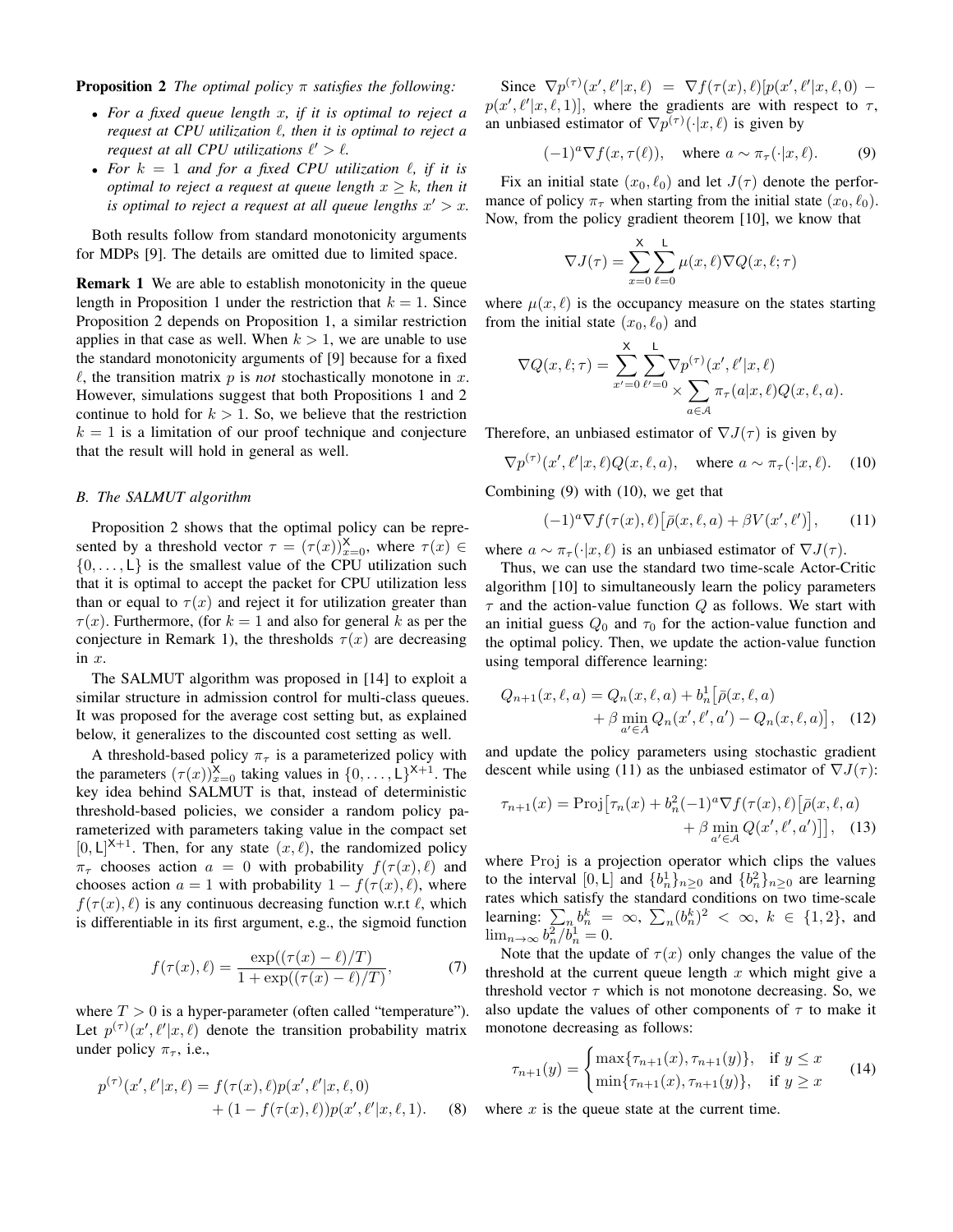| Algorithm 1: Two time-scale SALMUT algorithm |  |  |  |  |  |
|----------------------------------------------|--|--|--|--|--|
|----------------------------------------------|--|--|--|--|--|

Result: τ Initialize Q-values  $\forall x, \forall \ell, \forall a, Q(x, \ell, a) \leftarrow 0$ Initialize threshold vector  $\forall x, \tau(x) \leftarrow \text{rand}(0, \mathsf{L})$ Initialize start state  $(x, \ell) \leftarrow (x_0, \ell_0)$ while TRUE do if EVENT *==* ARRIVAL then Choose action  $a$  according to Eq.  $(8)$ Update Q-value  $Q(x, \ell, a)$  according to Eq. (12) Update threshold  $\tau$  using Eqs. (13) and (14)  $(x, \ell) \leftarrow (x', \ell')$ end end

The complete algorithm is presented in Algorithm 1. Similar to [14, Theorem 2], we can show that under standard technical assumptions [17], the two time-scale SALMUT algorithm described above converges almost surely to a  $\tau^*$  such that  $\nabla J(\tau^*)=0.$ 

## V. NUMERICAL EXPERIMENTS

In this section, we present detailed numerical experiments to evaluate the proposed reinforcement learning algorithm on various scenarios described in Sec. II-A.

We consider an edge server with buffer size  $X = 20$ , CPU capacity  $L = 20$ ,  $k = 2$  cores, service-rate  $\mu = 6.0$  for each core, holding cost  $h = 0.12$ . The CPU capacity is discretized into 20 states for utilization  $0-100\%$ , with  $\ell = 0$  corresponding to a state with CPU load  $\ell \in [0\% - 5\%)$ , and so on. The CPU running cost is  $c(\ell) = 10$  for  $\ell > 18$ , which correspond to a high cost for an overloaded system,  $c(\ell) = -0.2$  for  $6 \le \ell \le 17$ , a positive reinforcement for being in the optimal CPU range, and  $c(\ell) = 0$  otherwise. The offload penalty is  $p = 1$  for  $\ell \geq 3$  and  $p = 10$  for  $\ell < 3$  to discourage offloading when the system is idle. The probability mass function of resources requested per request  $P(r) = 0.6$ , when  $r = 1$ , and  $P(r) = 0.4$  for  $r = 2$ .

Rather than simulating the system in continuous-time, we simulate the equivalent discrete-time MDP by generating the next event (arrival or departure) using a Bernoulli distribution with probabilities and costs described in Sec. III. We assume that the parameter  $1/(\alpha + \nu)$  in (6) has been absorbed in the cost function. We assume that the discrete time discount factor  $\beta = \alpha/(\alpha + \nu)$  equals 0.95.

# *A. Simulation scenarios*

We consider a number of traffic scenarios which are increasing in complexity and closeness to the real-world setting. Each scenario runs for a horizon of  $T = 10^6$ . The scenarios capture variation in the transmission rate and the number of users over time. Due to space limitations, we omit the details on how these scenarios were generated and simply provide their realization in Fig. 1.



Fig. 1. The evolution of  $\lambda$  and  $N$  for the different scenarios that we described. In scenarios 1 and 4,  $\lambda$  and N overlap in the plots.

#### *B. The RL algorithms*

For each scenarios, we compare the performance of the following policies

- 1) Dynamic Programming (DP), which computes the optimal policy using Theorem 1.
- 2) SALMUT, as described in Sec. IV-B
- 3) PPO (Proximal Policy Optimization) [15], which is a family of trust region policy gradient method and optimizes a surrogate objective function using stochastic gradient ascent.
- 4) A2C (Advantage Actor-Critic) [16], which is a two timetimescale learning algorithms where the critic estimates the value function and actor updates the policy distribution in the direction suggested by the critic.
- 5) Baseline, which is a fixed-threshold based policy, where the node accepts requests when  $\ell < 18$  (non-overloaded state) and offloads requests otherwise. Such static policies are currently deployed in many real-world systems.

#### *C. Results and Discussions*

For each of the algorithm described above, we train SALMUT, PPO, and A2C for 10<sup>6</sup> steps. The performance of each algorithm is evaluated every  $10^3$  steps using independent rollouts of length  $H = 1000$  for 100 different random seeds. The experiment is repeated for the 10 sample paths and the median performance with an uncertainty band from the first to the third quartile are plotted in Fig. 2.

For Scenario 1, all RL algorithms (SALMUT, PPO, A2C) converge to a close-to-optimal policy relatively quickly (with A2C being slightly slower) and remain stable after convergence. Since all policies converge quickly, they are also able to adapt quickly in Scenarios 2–6 and keep track of the time-varying arrival rates and number of users. There are small differences in the peformance of the RL algorithms, but these are minor. Note that, in contrast, the baseline policy of offloading when the server is overloaded performs poorly.